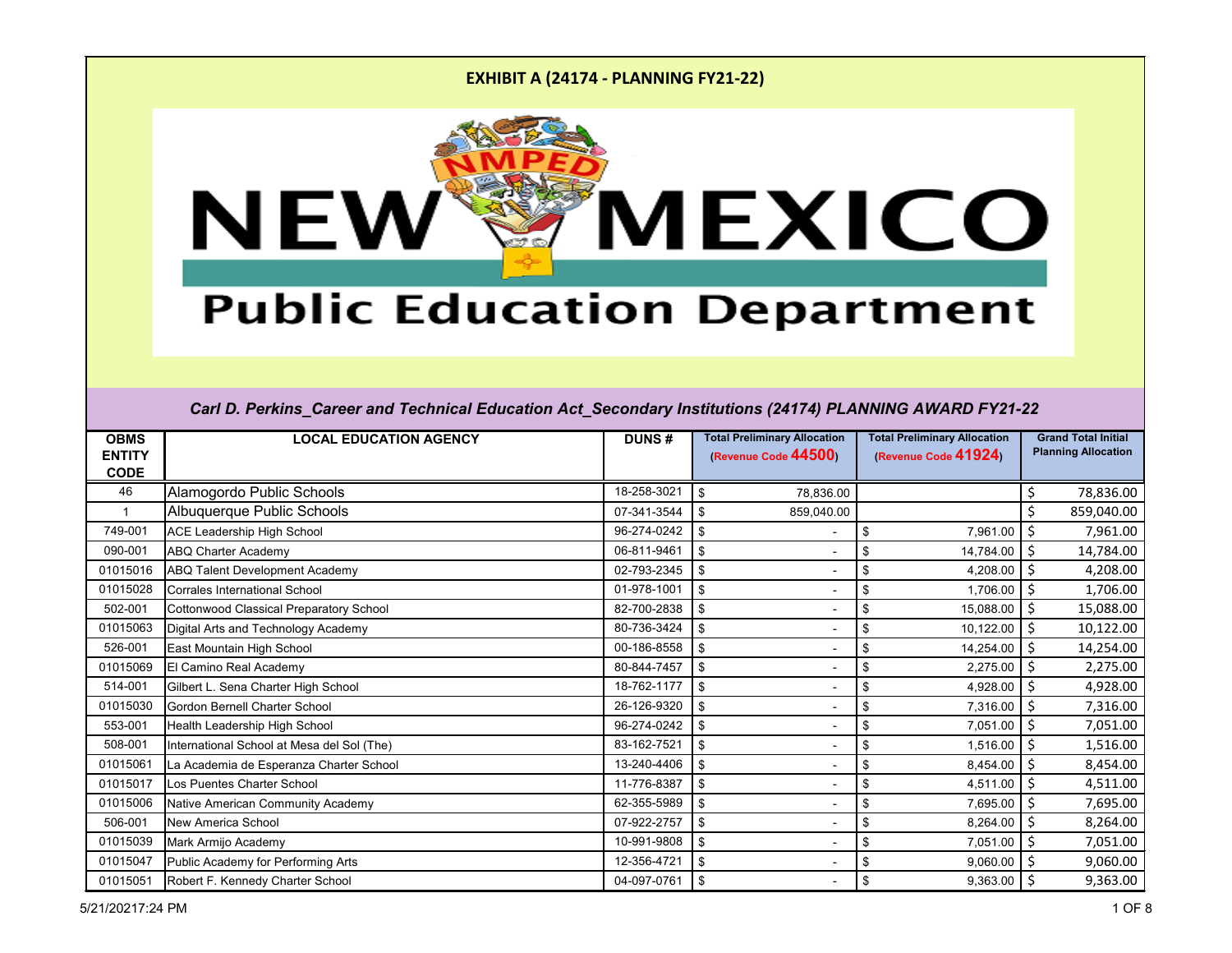

# **Public Education Department**

| <b>OBMS</b><br><b>ENTITY</b> | <b>LOCAL EDUCATION AGENCY</b>       | <b>DUNS#</b> | <b>Total Preliminary Allocation</b><br>(Revenue Code 44500) | <b>Total Preliminary Allocation</b><br>(Revenue Code 41924) | <b>Grand Total Initial</b><br><b>Planning Allocation</b> |
|------------------------------|-------------------------------------|--------------|-------------------------------------------------------------|-------------------------------------------------------------|----------------------------------------------------------|
| <b>CODE</b>                  |                                     |              |                                                             |                                                             |                                                          |
| 750-001                      | Siembra Leadership High School      | 08-055-0975  | \$                                                          | 6,710.00<br>\$                                              | 6,710.00<br>Ś                                            |
| 01015025                     | South Valley Academy                | 83-050-5009  | \$                                                          | \$<br>12,775.00                                             | 12,775.00<br>Ś                                           |
| 561-001                      | Technology Leadership High School   | 08-025-4950  | \$                                                          | \$<br>11,259.00                                             | 11,259.00                                                |
| 30                           | <b>Animas Public Schools</b>        | 19-302-0492  | \$<br>1,658.00                                              |                                                             | 1,658.00                                                 |
| 22                           | Artesia Public Schools              | 08-447-5409  | \$<br>35,361.00                                             |                                                             | 35,361.00                                                |
| 64                           | <b>Aztec Municipal Schools</b>      | 84-923-8688  | \$<br>31,843.00                                             |                                                             | 31,843.00                                                |
| 64455001                     | Mosaic Academy Charter              | 79-372-4654  | \$                                                          |                                                             |                                                          |
| 87                           | <b>Belen Consolidated Schools</b>   | 18-260-2854  | \$<br>57,376.00                                             |                                                             | \$<br>57,376.00                                          |
| 61                           | <b>Bernalillo Public Schools</b>    | 83-560-4893  | \$<br>44,702.00                                             |                                                             | 44,702.00                                                |
| 66                           | <b>Bloomfield Schools</b>           | 84-923-8746  | \$<br>45,979.00                                             |                                                             | 45,979.00<br>\$                                          |
| 40                           | Capitan Municipal Schools           | 18-421-8832  | \$<br>6,922.00                                              |                                                             | \$<br>6,922.00                                           |
| 20                           | <b>Carlsbad Municipal Schools</b>   | 08-447-5656  | \$<br>43,438.00                                             |                                                             | 43,438.00                                                |
| 20155001                     | Jefferson Montessori Academy        | 11-954-1493  | \$                                                          | 1,257.00<br>\$                                              | \$<br>1,257.00                                           |
| 005-020                      | Pecos Connections Academy           | 07-548-0516  | \$                                                          | \$<br>13,798.00                                             | 13,798.00<br>S                                           |
| 37                           | <b>Carrizozo Municipal Schools</b>  | 18-237-1179  | \$<br>4,625.00                                              |                                                             | 4,625.00                                                 |
| 67                           | <b>Central Consolidated Schools</b> | 12-292-8351  | \$<br>106,257.00                                            |                                                             | 106,257.00                                               |
| 559-001                      | Dream Diné Charter School           | 07-976-8798  | \$                                                          |                                                             |                                                          |
| 53                           | Chama Valley Independent Schools    | 08-526-8324  | \$<br>5,377.00                                              |                                                             | 5,377.00                                                 |
| 8                            | <b>Cimarron Municipal Schools</b>   | 02-493-6650  | \$<br>2,285.00                                              |                                                             | 2,285.00                                                 |
| 08075003                     | Moreno Valley High School           | 60-590-0997  | \$                                                          | \$<br>2,117.00                                              | \$<br>2,117.00                                           |
| 84                           | <b>Clayton Municipal Schools</b>    | 10-005-3867  | \$<br>6,695.00                                              |                                                             | \$<br>6,695.00                                           |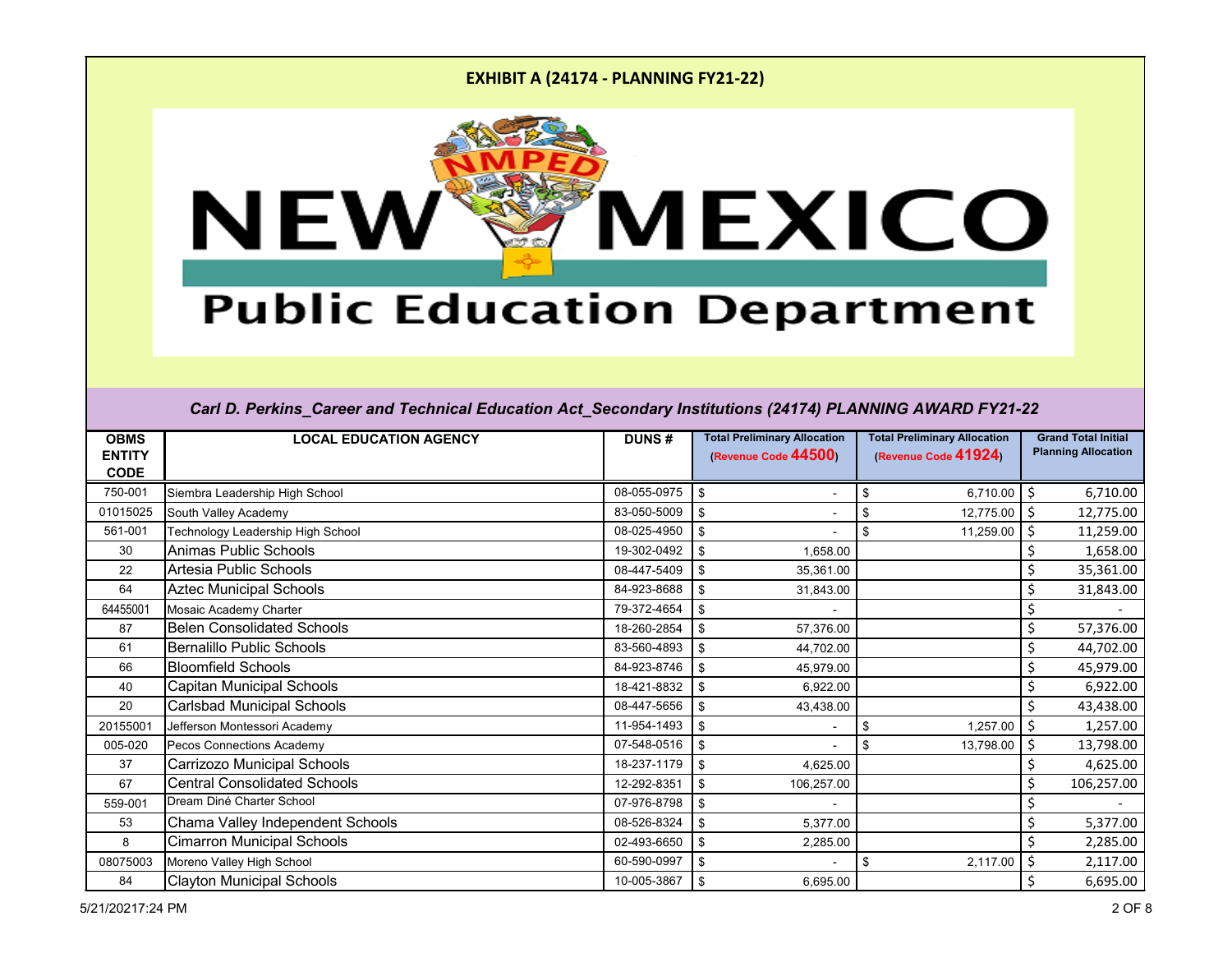

# **Public Education Department**

| <b>OBMS</b><br><b>ENTITY</b> | <b>LOCAL EDUCATION AGENCY</b>           | <b>DUNS#</b> | <b>Total Preliminary Allocation</b><br>(Revenue Code 44500) | <b>Total Preliminary Allocation</b><br>(Revenue Code 41924) | <b>Grand Total Initial</b><br><b>Planning Allocation</b> |
|------------------------------|-----------------------------------------|--------------|-------------------------------------------------------------|-------------------------------------------------------------|----------------------------------------------------------|
| <b>CODE</b>                  |                                         |              |                                                             |                                                             |                                                          |
| 48                           | <b>Cloudcroft Municipal Schools</b>     | 83-560-4869  | \$<br>4,223.00                                              |                                                             | 4,223.00<br>S                                            |
| 12                           | <b>Clovis Municipal Schools</b>         | 96-318-6288  | $\boldsymbol{\mathsf{S}}$<br>110,147.00                     |                                                             | \$<br>110,147.00                                         |
| 24                           | <b>Cobre Consolidated Schools</b>       | 03-608-3897  | $\boldsymbol{\mathsf{S}}$<br>13,439.00                      |                                                             | \$<br>13,439.00                                          |
| 38                           | Corona Public Schools                   | 19-302-0542  | \$<br>546.00                                                |                                                             | 546.00                                                   |
| 62                           | Cuba Independent Schools                | 05-442-5566  | \$<br>19,292.00                                             |                                                             | Ś<br>19,292.00                                           |
| 42                           | <b>Deming Public Schools</b>            | 09-414-1264  | \$<br>63,956.00                                             |                                                             | 63,956.00                                                |
| 42295006                     | Deming Cesar Chavez Charter High School | 62-381-5243  | \$                                                          | 5,822.00<br>\$                                              | \$<br>5,822.00                                           |
| 85                           | Des Moines Municipal Schools            | 04-798-4141  | $\sqrt[6]{3}$<br>663.00                                     |                                                             | 663.00                                                   |
| 6                            | <b>Dexter Consolidated Schools</b>      | 09-413-7593  | \$<br>9,797.00                                              |                                                             | 9,797.00<br>Ś.                                           |
| 60                           | <b>Dora Consolidated Schools</b>        | 18-463-9516  | \$<br>1,247.00                                              |                                                             | \$<br>1,247.00                                           |
| 54                           | <b>Dulce Independent Schools</b>        | 84-979-7519  | \$<br>9,061.00                                              |                                                             | \$<br>9,061.00                                           |
| 58                           | <b>Elida Municipal Schools</b>          | 12-317-8006  | \$<br>584.00                                                |                                                             | \$<br>584.00                                             |
| 55                           | Española Public Schools                 | 15-937-4156  | \$<br>63,928.00                                             |                                                             | \$<br>63,928.00                                          |
| 80                           | <b>Estancia Municipal Schools</b>       | 79-748-2341  | $\boldsymbol{\mathsf{S}}$<br>6,948.00                       |                                                             | 6,948.00                                                 |
| 32                           | <b>Eunice Public Schools</b>            | 04-612-5043  | \$<br>7,129.00                                              |                                                             | 7,129.00                                                 |
| 65                           | <b>Farmington Municipal Schools</b>     | 06-972-0043  | \$<br>127,376.00                                            |                                                             | \$<br>127,376.00                                         |
| 59                           | <b>Floyd Municipal Schools</b>          | 80-048-6008  | \$<br>998.00                                                |                                                             | 998.00                                                   |
| 16                           | Fort Sumner Municipal Schools           | 10-079-5657  | $\boldsymbol{\mathsf{s}}$<br>4,237.00                       |                                                             | \$<br>4,237.00                                           |
| 19                           | Gadsden Independent Schools             | 08-766-7267  | \$<br>276,163.00                                            |                                                             | 276,163.00<br>\$                                         |
| 43                           | <b>Gallup-McKinley County Schools</b>   | 06-941-2153  | \$<br>235,591.00                                            |                                                             | \$<br>235,591.00                                         |
| 15                           | <b>Grady Municipal Schools</b>          | 15-937-1376  | \$<br>640.00                                                |                                                             | 640.00                                                   |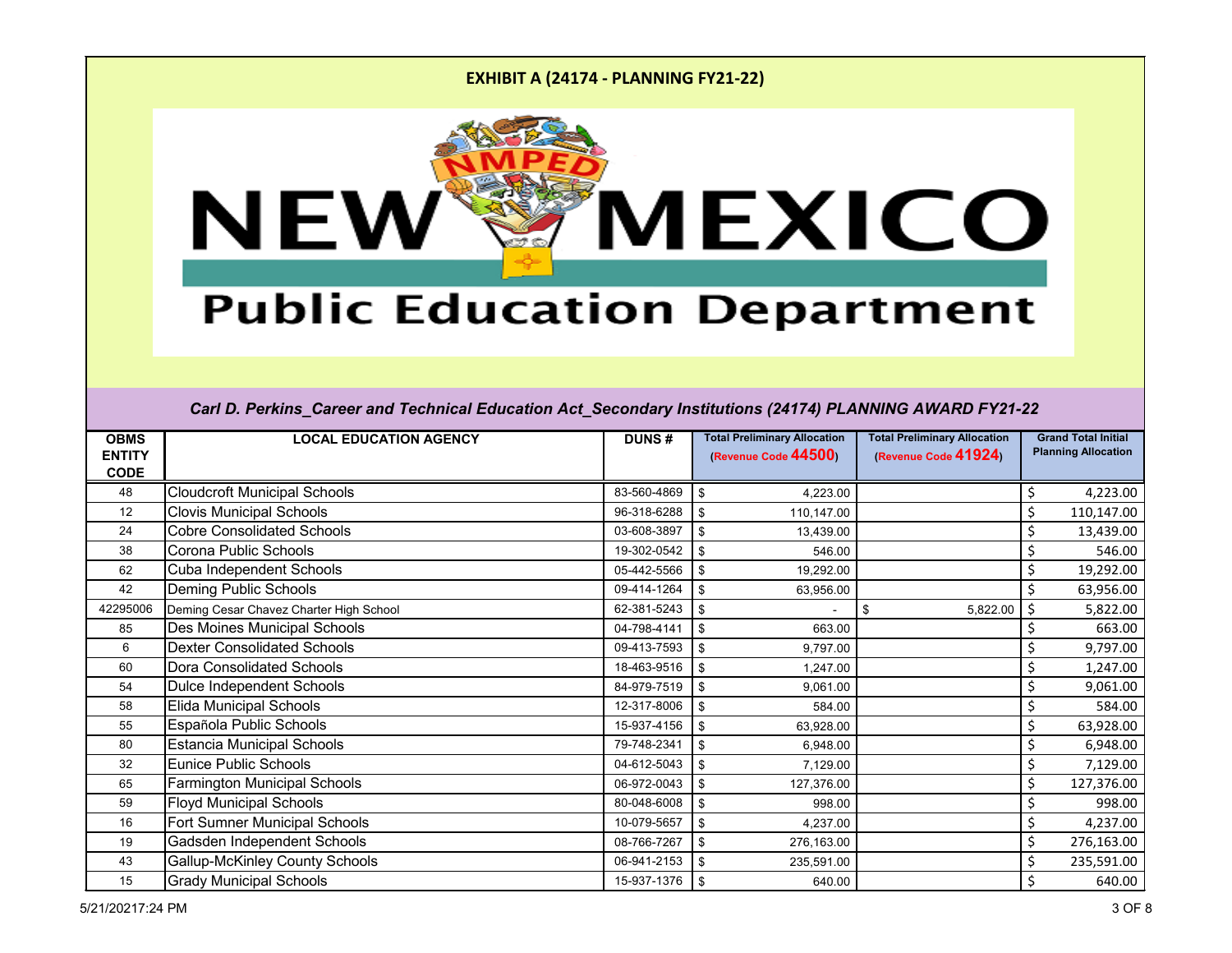

# **Public Education Department**

| <b>OBMS</b><br><b>ENTITY</b> | <b>LOCAL EDUCATION AGENCY</b>       | <b>DUNS#</b> | <b>Total Preliminary Allocation</b><br>(Revenue Code 44500) | <b>Total Preliminary Allocation</b><br>(Revenue Code 41924) | <b>Grand Total Initial</b><br><b>Planning Allocation</b> |
|------------------------------|-------------------------------------|--------------|-------------------------------------------------------------|-------------------------------------------------------------|----------------------------------------------------------|
| <b>CODE</b>                  |                                     |              |                                                             |                                                             |                                                          |
| 88                           | <b>Grants/Cibola County Schools</b> | 06-063-2940  | \$<br>68,810.00                                             |                                                             | 68,810.00<br>S                                           |
| 5                            | Hagerman Municipal Schools          | 96-399-3667  | \$<br>5,176.00                                              |                                                             | 5,176.00                                                 |
| 18                           | <b>Hatch Valley Public Schools</b>  | 12-373-4899  | $\boldsymbol{\mathsf{S}}$<br>23,200.00                      |                                                             | \$<br>23,200.00                                          |
| 33                           | <b>Hobbs Municipal Schools</b>      | 06-897-3627  | \$<br>99,711.00                                             |                                                             | \$<br>99,711.00                                          |
| 39                           | Hondo Valley Public Schools         | 07-915-3107  | \$<br>1,875.00                                              |                                                             | Ś<br>1,875.00                                            |
| 50                           | <b>House Municipal Schools</b>      | 18-421-9046  | $\sqrt[6]{\frac{1}{2}}$<br>412.00                           |                                                             | \$<br>412.00                                             |
| 34                           | <b>Jal Public Schools</b>           | 07-486-5429  | \$<br>5,192.00                                              |                                                             | \$<br>5,192.00                                           |
| 56                           | Jemez Mountain Public Schools       | 10-066-3558  | $\sqrt[6]{3}$<br>4,005.00                                   |                                                             | \$<br>4,005.00                                           |
| 63                           | Jemez Valley Public Schools         | 19-569-1175  | \$<br>4,953.00                                              |                                                             | \$<br>4,953.00                                           |
| 63435004                     | San Diego Riverside Charter School  | 17-678-8230  | \$                                                          |                                                             |                                                          |
| $\overline{7}$               | Lake Arthur Municipal Schools       | 10-079-6135  | \$<br>1,655.00                                              |                                                             | \$<br>1,655.00                                           |
| 17                           | Las Cruces Public Schools           | 09-413-8740  | \$<br>309,874.00                                            |                                                             | \$<br>309,874.00                                         |
| 69                           | Las Vegas City Public Schools       | 10-005-3990  | \$<br>20,175.00                                             |                                                             | \$<br>20,175.00                                          |
| 51                           | Logan Municipal Schools             | 10-278-4170  | \$<br>2,211.00                                              |                                                             | 2,211.00                                                 |
| 29                           | Lordsburg Municipal Schools         | 09-413-5670  | $\sqrt[6]{3}$<br>8,639.00                                   |                                                             | 8,639.00                                                 |
| 41                           | Los Alamos Public Schools           | 07-338-7409  | \$<br>14,766.00                                             |                                                             | \$<br>14,766.00                                          |
| 86                           | Los Lunas Public Schools            | 08-146-6427  | \$<br>94,646.00                                             |                                                             | Ś.<br>94,646.00                                          |
| 21                           | <b>Loving Municipal Schools</b>     | 10-060-5997  | \$<br>3,134.00                                              |                                                             | \$<br>3,134.00                                           |
| 31                           | <b>Lovington Municipal Schools</b>  | 12-351-4762  | \$<br>33,703.00                                             |                                                             | 33,703.00                                                |
| 75                           | Magdalena Municipal Schools         | 07-645-1756  | \$<br>12,339.00                                             |                                                             | \$<br>12,339.00                                          |
| 11                           | <b>Maxwell Municipal Schools</b>    | 10-005-4055  | \$<br>581.00                                                |                                                             | 581.00                                                   |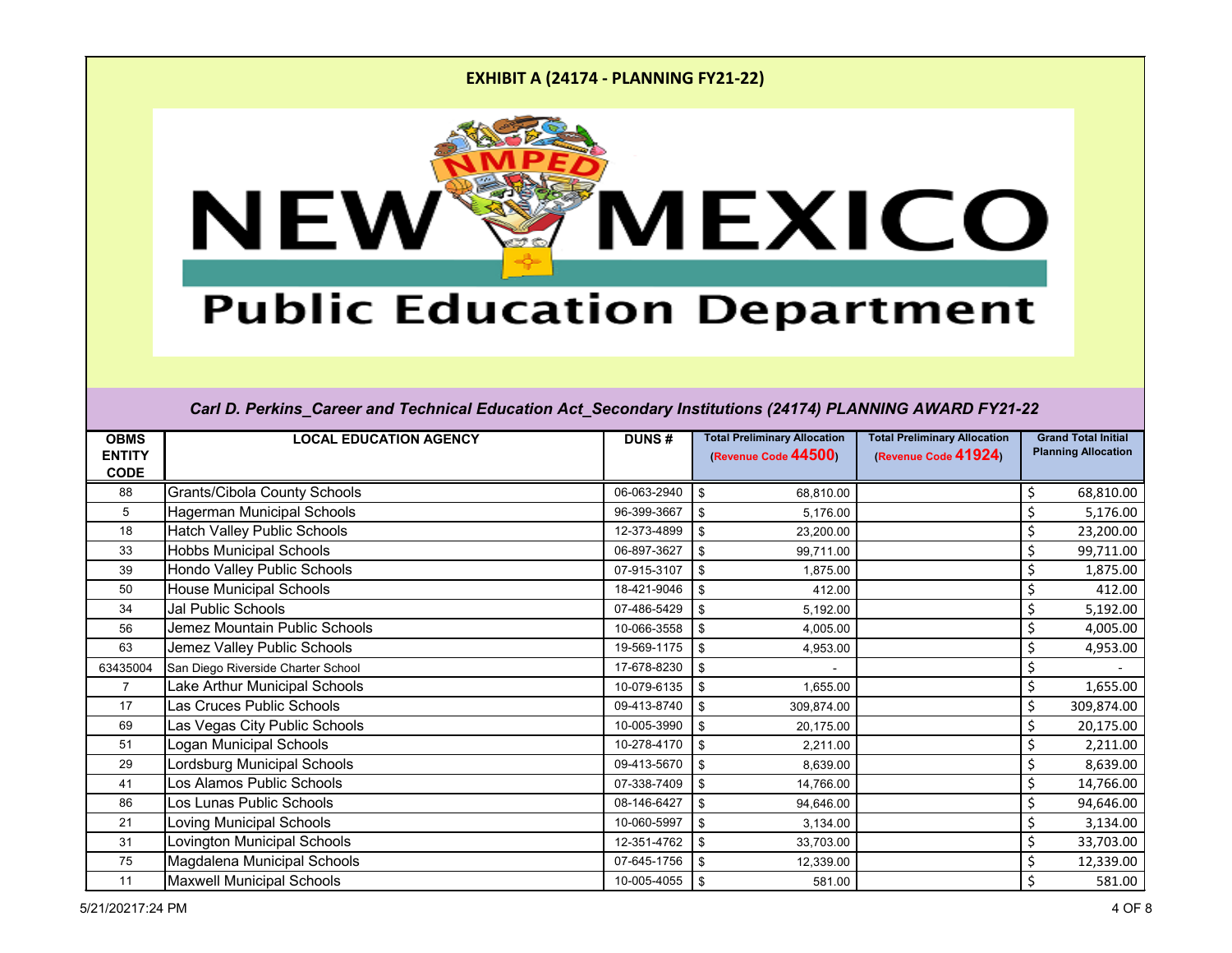

# **Public Education Department**

| <b>OBMS</b><br><b>ENTITY</b> | <b>LOCAL EDUCATION AGENCY</b>          | <b>DUNS#</b> | <b>Total Preliminary Allocation</b><br>(Revenue Code 44500) | <b>Total Preliminary Allocation</b><br>(Revenue Code 41924) | <b>Grand Total Initial</b><br><b>Planning Allocation</b> |
|------------------------------|----------------------------------------|--------------|-------------------------------------------------------------|-------------------------------------------------------------|----------------------------------------------------------|
| <b>CODE</b>                  |                                        |              |                                                             |                                                             |                                                          |
| 14                           | <b>Melrose Municipal Schools</b>       | 10-060-6003  | \$<br>1,809.00                                              |                                                             | 1,809.00<br>Ś                                            |
| 78                           | <b>Mesa Vista Consolidated Schools</b> | 05-821-1590  | $\sqrt[6]{\frac{1}{2}}$<br>4,519.00                         |                                                             | \$<br>4,519.00                                           |
| 44                           | Mora Independent Schools               | 09-414-3401  | \$<br>5,628.00                                              |                                                             | 5,628.00                                                 |
| 81                           | Moriarty-Edgewood School District      | 01-122-4219  | \$<br>30,780.00                                             |                                                             | \$<br>30,780.00                                          |
| 28                           | <b>Mosquero Municipal Schools</b>      | 10-066-3608  | -\$<br>178.00                                               |                                                             | \$<br>178.00                                             |
| 82                           | <b>Mountainair Public Schools</b>      | 12-361-3127  | \$<br>4,101.00                                              |                                                             | \$<br>4,101.00                                           |
| 70                           | Pecos Independent School District      | 05-494-0481  | \$<br>6,591.00                                              |                                                             | 6,591.00                                                 |
| 77                           | Peñasco Independent Schools            | 79-937-8146  | \$<br>6,892.00                                              |                                                             | 6,892.00                                                 |
| 72                           | Pojoaque Valley Public Schools         | 08-195-9579  | \$<br>14,608.00                                             |                                                             | \$<br>14,608.00                                          |
| 57                           | <b>Portales Municipal Schools</b>      | 12-361-1816  | \$<br>36,652.00                                             |                                                             | \$<br>36,652.00                                          |
| 3                            | Quemado Independent Schools            | 01-682-0532  | 2,520.00<br>\$                                              |                                                             | \$<br>2,520.00                                           |
| 79                           | Questa Independent Schools             | 86-767-6298  | \$<br>7,179.00                                              |                                                             | \$<br>7,179.00                                           |
| 9                            | <b>Raton Public Schools</b>            | 12-296-2160  | \$<br>12,543.00                                             |                                                             | \$<br>12,543.00                                          |
| $\overline{2}$               | Reserve Independent Schools            | 12-75-71342  | \$<br>2,932.00                                              |                                                             | \$<br>2,932.00                                           |
| 83                           | Rio Rancho Public Schools              | 83-560-4810  | \$<br>128,267.00                                            |                                                             | \$<br>128,267.00                                         |
| 4                            | Roswell Independent Schools            | 07-138-5249  | \$<br>125,791.00                                            |                                                             | \$<br>125,791.00                                         |
| 4055009                      | Sidney Gutierrez Middle School         | 12-127-4950  | \$                                                          |                                                             |                                                          |
| 27                           | <b>Roy Municipal Schools</b>           | 12-334-4574  | \$<br>213.00                                                |                                                             | \$<br>213.00                                             |
| 36                           | <b>Ruidoso Municipal Schools</b>       | 10-155-4744  | \$<br>15,474.00                                             |                                                             | \$<br>15,474.00                                          |
| 52                           | San Jon Municipal Schools              | 10-060-6029  | $\sqrt[6]{3}$<br>951.00                                     |                                                             | \$<br>951.00                                             |
| 71                           | Santa Fe Public Schools                | 09-714-4281  | -\$<br>89,405.00                                            |                                                             | \$<br>89,405.00                                          |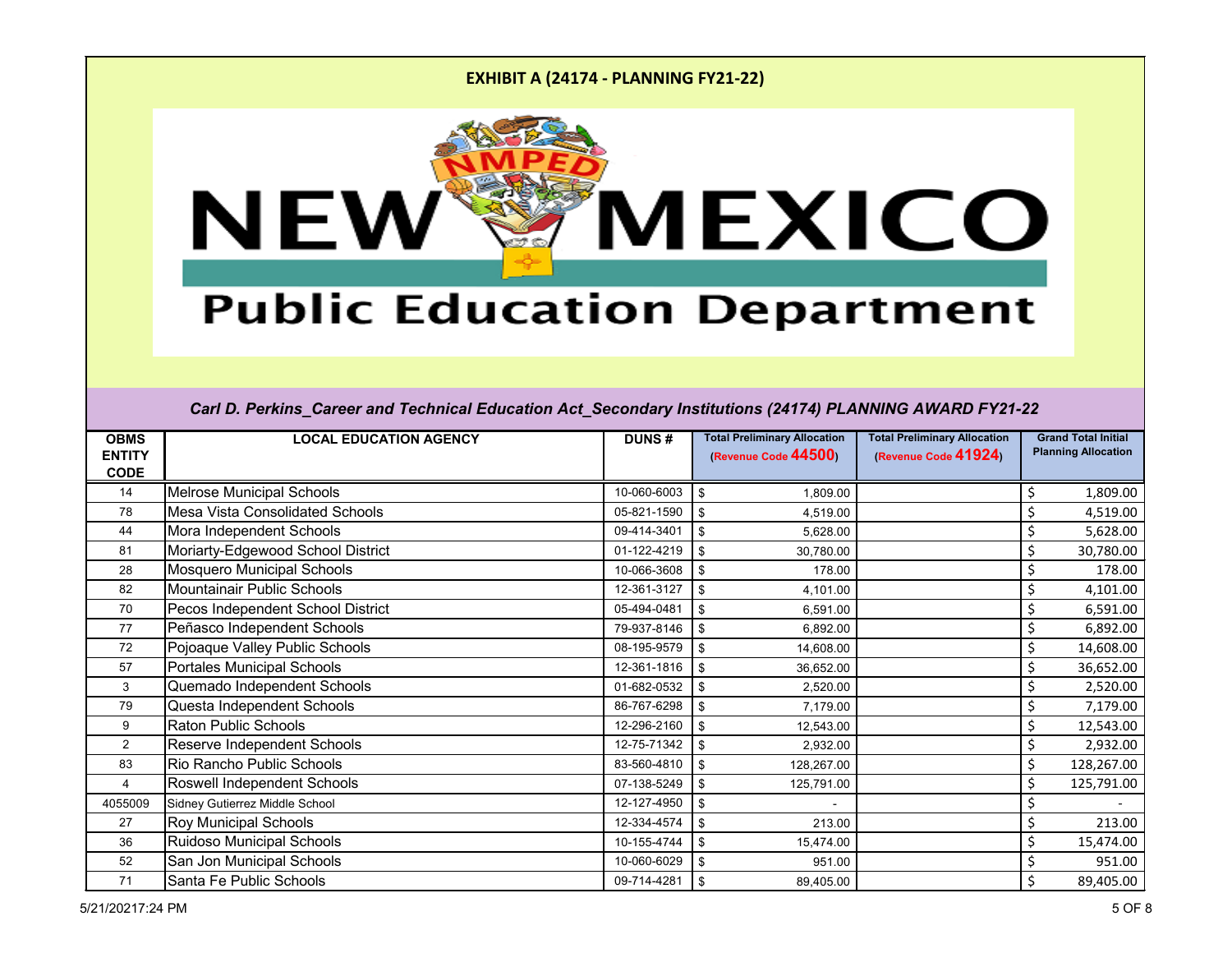

# **Public Education Department**

| <b>OBMS</b><br><b>ENTITY</b> | <b>LOCAL EDUCATION AGENCY</b>                | <b>DUNS#</b> | <b>Total Preliminary Allocation</b><br>(Revenue Code 44500) | <b>Total Preliminary Allocation</b><br>(Revenue Code 41924) | <b>Grand Total Initial</b><br><b>Planning Allocation</b> |
|------------------------------|----------------------------------------------|--------------|-------------------------------------------------------------|-------------------------------------------------------------|----------------------------------------------------------|
| <b>CODE</b>                  |                                              |              |                                                             |                                                             |                                                          |
| 71495024                     | Academy for Technology and the Classics      | 84-386-1738  | \$                                                          | 5,960.00<br>\$                                              | 5,960.00<br>Ś                                            |
| 25                           | <b>Santa Rosa Consolidated Schools</b>       | 03-612-5920  | 7,448.00<br>\$                                              |                                                             | 7,448.00                                                 |
| 23                           | <b>Silver Consolidated School District</b>   | 78-047-0423  | \$<br>31,410.00                                             |                                                             | 31,410.00                                                |
| 74                           | <b>Socorro Consolidated Schools</b>          | 04-070-5303  | \$<br>26,975.00                                             |                                                             | \$<br>26,975.00                                          |
| 74535003                     | Cottonwood Valley Charter School             | 04-306-5353  | \$                                                          |                                                             |                                                          |
| 10                           | <b>Springer Municipal Schools</b>            | 18-262-0369  | \$<br>2,669.00                                              |                                                             | 2,669.00                                                 |
| 76                           | <b>Taos Municipal Schools</b>                | 19-329-1002  | \$<br>30,469.00                                             |                                                             | 30,469.00                                                |
| 76555006                     | Anansi Charter School                        | 10-202-2386  | \$                                                          | $\sqrt[6]{2}$                                               |                                                          |
| 76555005                     | <b>Taos Municipal Charter School</b>         | 19-329-1002  | \$                                                          | \$                                                          |                                                          |
| 76555012                     | Vista Grande High School                     | 78-054-5414  | \$                                                          | 3,071.00<br>\$                                              | 3,071.00                                                 |
| 35                           | <b>Tatum Municipal Schools</b>               | 10-005-4170  | \$<br>2,791.00                                              |                                                             | 2,791.00                                                 |
| 13                           | <b>Texico Municipal Schools</b>              | 18-261-9114  | \$<br>5,709.00                                              |                                                             | 5,709.00                                                 |
| 73                           | Truth or Consequences Municipal Schools      | 10-005-4196  | \$<br>22,583.00                                             |                                                             | \$<br>22,583.00                                          |
| 49                           | Tucumcari Public Schools                     | 09-414-4391  | \$<br>16,871.00                                             |                                                             | 16,871.00                                                |
| 47                           | <b>Tularosa Municipal Schools</b>            | 10-837-6617  | \$<br>20,955.00                                             |                                                             | 20,955.00                                                |
| 26                           | Vaughn Municipal Schools                     | 10-005-4220  | \$<br>2,459.00                                              |                                                             | 2,459.00                                                 |
| 45                           | Wagon Mound Public Schools                   | 10-005-4238  | \$<br>1,724.00                                              |                                                             | \$<br>1,724.00                                           |
| 68                           | West Las Vegas Public Schools                | 06-942-2491  | \$<br>23,281.00                                             |                                                             | \$<br>23,281.00                                          |
| 68475004                     | Rio Gallinas School for Ecology and the Arts | 15-850-1598  | \$                                                          |                                                             | \$                                                       |
| 89                           | Zuni Public School District                  | 10-504-2907  | \$<br>28,979.00                                             |                                                             | \$<br>28,979.00                                          |
|                              | <b>STATE CHARTERS</b>                        |              |                                                             |                                                             |                                                          |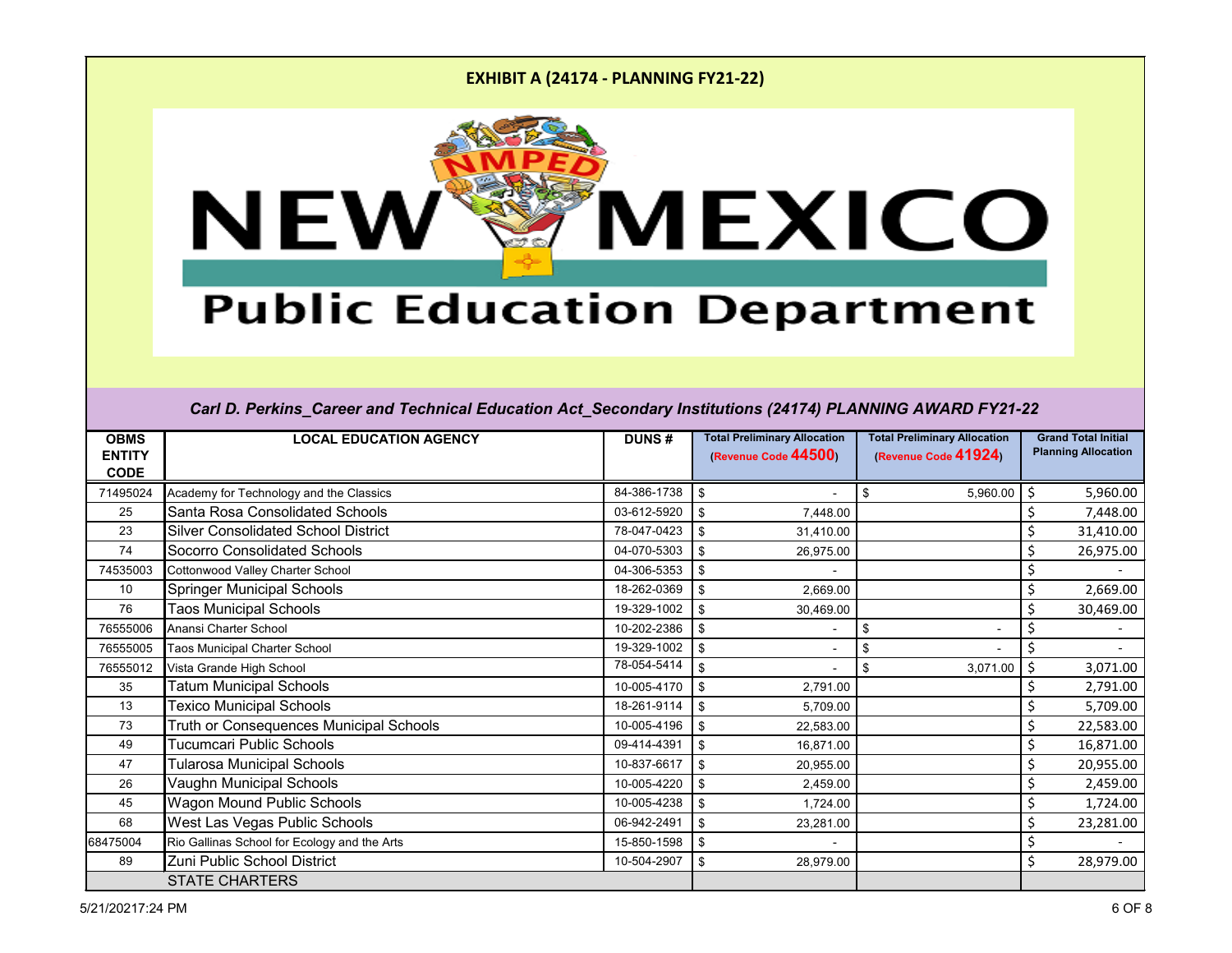

# **Public Education Department**

| <b>OBMS</b>                  | <b>LOCAL EDUCATION AGENCY</b>                                | <b>DUNS#</b> | <b>Total Preliminary Allocation</b> | <b>Total Preliminary Allocation</b> | <b>Grand Total Initial</b><br><b>Planning Allocation</b> |
|------------------------------|--------------------------------------------------------------|--------------|-------------------------------------|-------------------------------------|----------------------------------------------------------|
| <b>ENTITY</b><br><b>CODE</b> |                                                              |              | (Revenue Code 44500)                | (Revenue Code 41924)                |                                                          |
| 524-001                      | AIMS @ UNM                                                   | 96-759-4388  | -\$<br>6,937.00                     |                                     | \$<br>6,937.00                                           |
| 516-001                      | Albuquerque School of Excellence                             | 96-438-5368  | \$<br>4,966.00                      |                                     | \$<br>4,966.00                                           |
| 517-001                      | Albuquerque Sign Language Academy (The)                      | 96-259-6008  | \$<br>682.00                        |                                     | \$<br>682.00                                             |
| 532-001                      | Aldo Leopold High School                                     | 82-586-2134  | \$<br>4,494.00                      |                                     | \$<br>4,494.00                                           |
| 511-001                      | Alma d' arte Charter High School                             | 15-834-9188  | \$<br>5,707.00                      |                                     | \$<br>5,707.00                                           |
| 525-001                      | Amy Biehl Charter High School                                | 04-453-9596  | \$<br>10,349.00                     |                                     | \$<br>10,349.00                                          |
| 520-001                      | <b>ASK Academy (The)</b>                                     | 02-763-1876  | \$<br>5,812.00                      |                                     | \$<br>5,812.00                                           |
| 512-001                      | <b>Cesar Chavez Community School</b>                         | 18-762-1888  | \$<br>7,771.00                      |                                     | \$<br>7,771.00                                           |
| 562-001                      | Dzit Dit Lool School of Empowerment, Action and Perseverance | 08-015-4085  | \$<br>1,580.00                      |                                     | Ś<br>1,580.00                                            |
| 550-001                      | <b>Estancia Valley Classical Academy</b>                     | 08-025-5234  | \$<br>6,428.00                      |                                     | \$<br>6,428.00                                           |
| 557-001                      | <b>Explore Academy</b>                                       | 05-466-2018  | $\sqrt{3}$<br>7,885.00              |                                     | \$<br>7,885.00                                           |
| 567-001                      | Las Montañas Charter School                                  | 02-905-6318  | \$<br>6,608.00                      |                                     | \$<br>6,608.00                                           |
| 519-001                      | MASTERS Program (The)                                        | 96-461-5798  | \$<br>6,834.00                      |                                     | \$<br>6,834.00                                           |
| 547-001                      | <b>McCurdy Charter School</b>                                | 07-873-2212  | -\$<br>11,784.00                    |                                     | \$<br>11,784.00                                          |
| 501-001                      | Media Arts Collaborative Charter School                      | 00-424-7970  | $\sqrt{3}$<br>4,435.00              |                                     | \$<br>4,435.00                                           |
| 578-001                      | Middle College High School                                   | 03-747-5351  | \$<br>8,913.00                      |                                     | \$<br>8,913.00                                           |
| 542-001                      | Mission Achievement and Success Charter School               | 08-055-1210  | \$<br>12,548.00                     |                                     | \$<br>12,548.00                                          |
| 564-001                      | Monte del Sol Charter School                                 | 01-474-4200  | \$<br>5,549.00                      |                                     | \$<br>5,549.00                                           |
| 549-001                      | New America School of Las Cruces                             | 07-919-4295  | \$<br>8,281.00                      |                                     | \$<br>8,281.00                                           |
| 554-001                      | <b>New Mexico Connections Academy</b>                        | 07-920-1379  | \$<br>20,476.00                     |                                     | \$<br>20,476.00                                          |
| 509-001                      | New Mexico School for the Arts                               | 08-055-4399  | -\$<br>7,219.00                     |                                     | \$<br>7,219.00                                           |